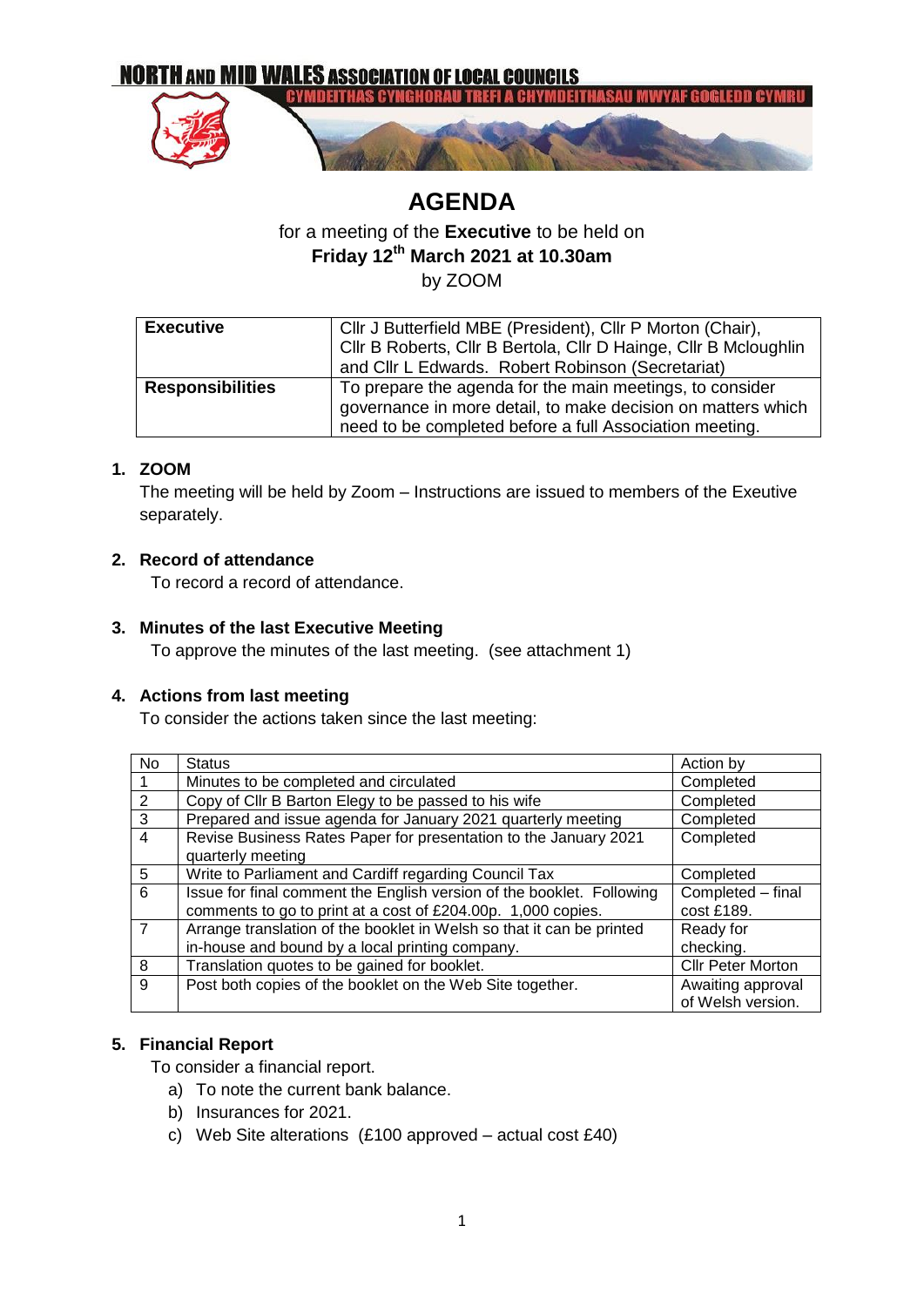# **NORTH AND MID WALES ASSOCIATION OF LOCAL COUNCILS**



### **6. Consultations**

To note that the Association has responded to the following Welsh Government consultations:

Clean Air Bill [Litter and fly-tipping prevention plan for Wales](https://gov.wales/litter-and-fly-tipping-prevention-plan-wales) [Reducing emissions from domestic burning of solid fuels](https://gov.wales/reducing-emissions-domestic-burning-solid-fuels)  [Strategy for an ageing society: age friendly Wales](https://gov.wales/strategy-ageing-society-age-friendly-wales)

All consultation documents were circulated along with the proposed Association response. Any members suggested alterations were included in the final version.

### **7. The Annual Meeting 2021**

To consider Local Council experiences with Charters – see appendix A.

### **8. Next quarterly meeting**

To consider the next quarterly meeting when Covid 19 restrictions allow:

- i) Current restrictions for Covid 19 Meeting by Zoom.
- ii) Draft Agenda for April 2021 meeting see appendix B.

### **9. Business Rates**

To consider an update on progress with Welsh Government.

### **10. Council Tax**

To consider an update on progress with Welsh Government.

### **11. Representation in North Wales**

To consider:

- i) An update on a Minister for North Wales.
- ii) An update on Corporate Joint Committees.

### **12. North Coast Transport Committee**

To consider the minutes of the first meeting of this Committee.

### **13. Booklet**

To consider how best to distribute the booklet to other Councils.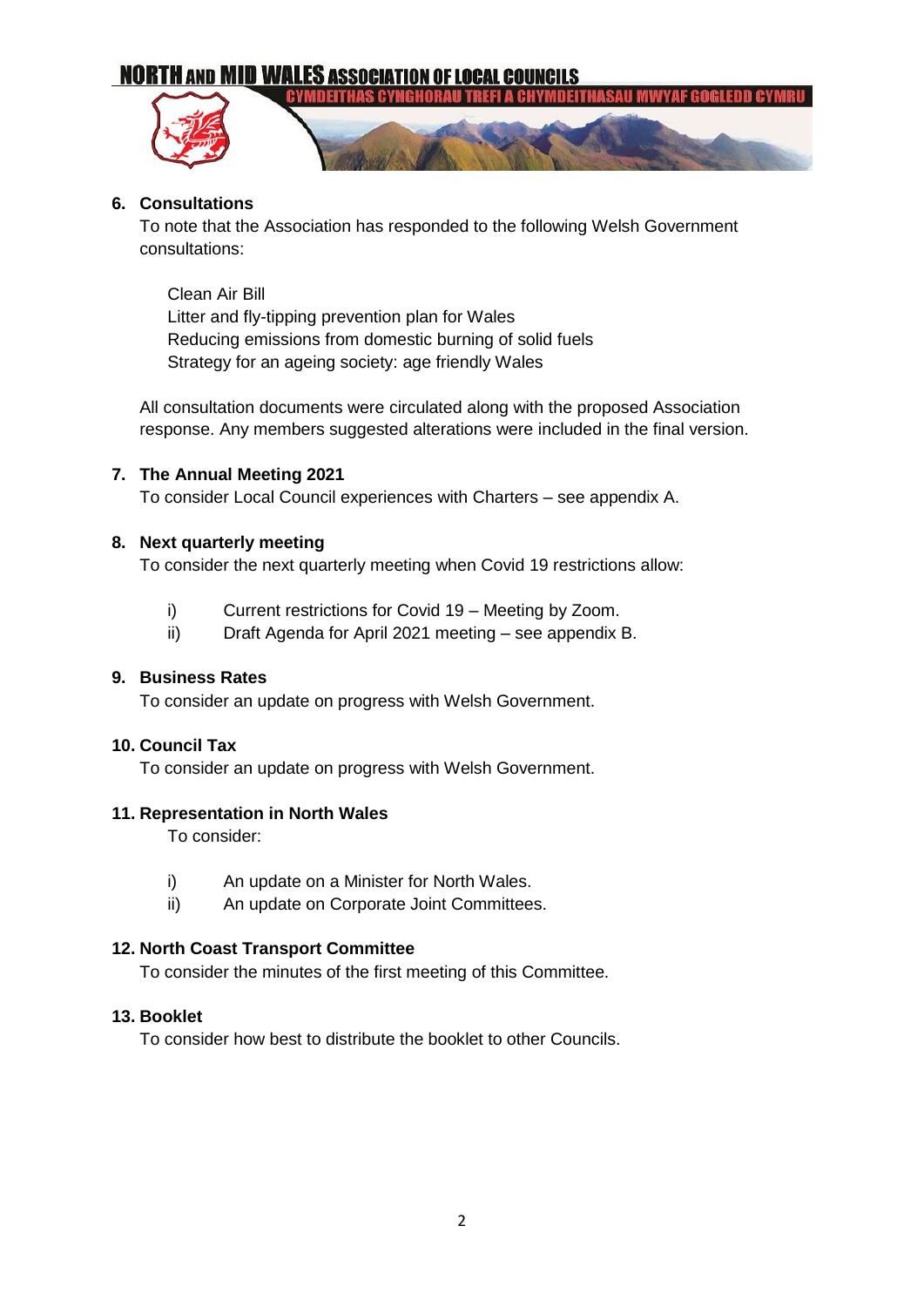

### **14. Dates for 2020-2021 Meetings**

To consider the suggested dates for the 2020-2021 meetings of the Association:

### **Quarterly Meetings**

Friday  $23<sup>rd</sup>$  April 2021 – either as normal or by Zoom. Friday 26<sup>th</sup> July 2021 at Connah's Quay Meetings start at 10.30am

### **Executive Meetings**

Friday 11th June 2021 – to be held by Zoom. All Executive Meetings are held at Rhyl Town Council Offices at 10.30am (when restrictions allow) or by Zoom.

### **15. Any other matters of business**

To consider any other items of business raised by Members of the Executive.

### **16. Actions to be taken forward**

To note actions to be taken forward from the meeting.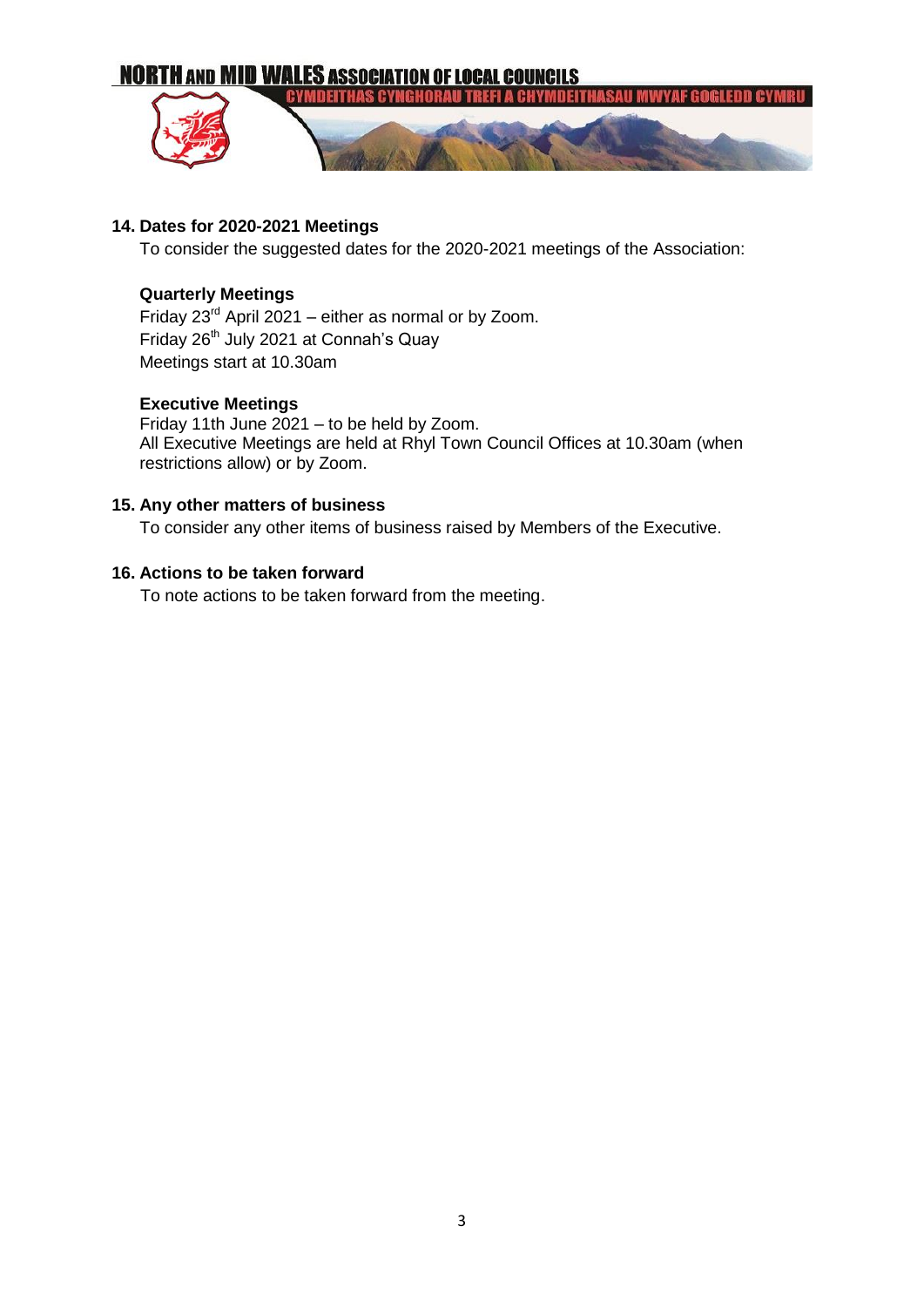

Appendix A

# **Annual Meeting Options**

### **Introduction**

Due to Covid 19 restrictions the Annual Meeting was not held in 2020 but carried over to 2021. The Executive needs to consider the options for an Annual Meeting in 2021.

### **Restrictions**

The Covid 19 restrictions are likely to be reduced my July 2021 but two main factors will almost certainly be in place which are:

- a) Social distancing.
- b) Limit on number of people who may meet together.
- c) Any dinner arrangements cannot take place.

These are the three restrictions that may aid considering which option to follow.

### **Questions**

There are a few questions we need to ask when looking at each option which may include:

- a) We deferred the Annual Meeting in 2020 so will the membership want an Annual Meeting in 2021 in some form?
- b) Do we need to ensure elections take place (particularly for a Vice Chair).
- c) Is deferring an Annual Meeting again good for the Association.

### **Options**

See next page for details of each option.

### **Recommendation**

The Secretary recommends to the Executive the following Annual Meeting format:

- a) To hold the Annual Meeting by Zoom with one person per Council plus Officers present.
- b) To issue in advance information for voting prior to the meeting by each council on each proposal in the Annual Meeting including elections, approval of accounts, appointment of auditors etc.
- c) To issue details of the Annual Meeting for discussion at the April 2021 meeting to allow for this one year this format to take place.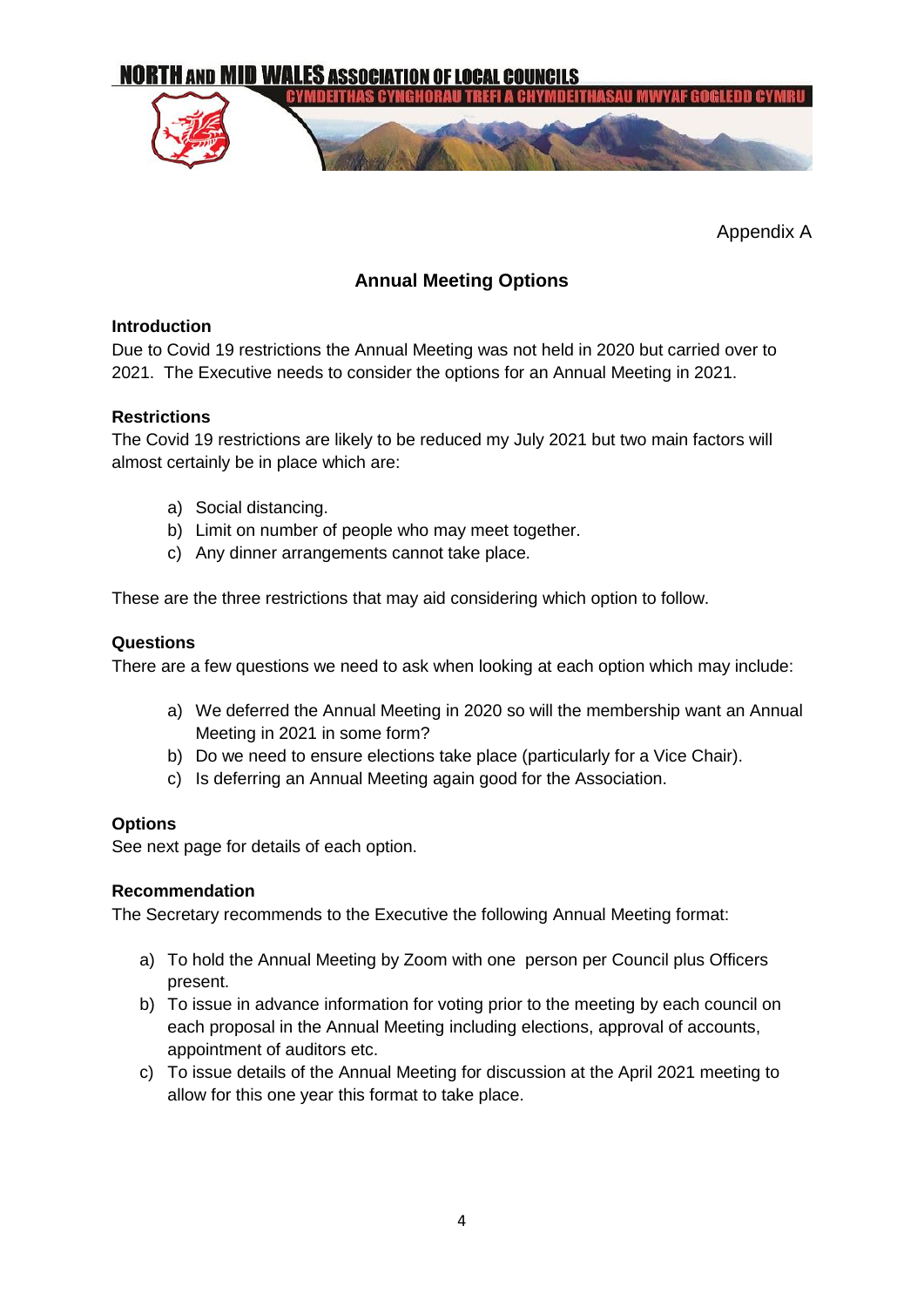

| <b>Option</b> | <b>Details</b>                                                                    | Issues                                               |  |
|---------------|-----------------------------------------------------------------------------------|------------------------------------------------------|--|
|               | <b>Normal Annual Meeting</b><br>Restrictions are not likely to allow this format. |                                                      |  |
|               | To host a normal Annual Meeting                                                   |                                                      |  |
|               | with social distancing but no dinner                                              | Will members be happy meeting in this way even       |  |
|               | to follow.                                                                        | with vaccines in place.                              |  |
| $\mathbf{2}$  | <b>Zoom Annual Meeting</b>                                                        | Limited to 1 member per Council.                     |  |
|               | To host a Zoom Annual Meeting as                                                  |                                                      |  |
|               | per quarterly meeting held in                                                     | Will members be happy meeting in this way even       |  |
|               | January 2021.                                                                     | with vaccines in place.                              |  |
| 3             | <b>Normal Meeting with limited</b>                                                | Restricted numbers to 1 per Council.                 |  |
|               | numbers                                                                           |                                                      |  |
|               | To find a venue to host 30 people                                                 | Will members be happy meeting in this way even       |  |
|               | social distancing for a face to face                                              | with vaccines in place.                              |  |
|               | Annual Meeting.                                                                   |                                                      |  |
|               |                                                                                   | Will we find a venue that will take us?              |  |
|               |                                                                                   |                                                      |  |
| 4             | All can be involved but at a distance.<br><b>Postal or Email Annual Meeting</b>   |                                                      |  |
|               | Send details of the AGM agenda                                                    |                                                      |  |
|               | items for voting on by each Member                                                | A Zoom Annual Meeting can be held to announce        |  |
|               | Council including elections, finances                                             | results before the July quarterly meeting.           |  |
|               | and other matters pertaining to the                                               |                                                      |  |
|               | Annual Meeting.                                                                   | Constitution does not allow for this at present,     |  |
|               |                                                                                   | approval of membership in extra-ordinary             |  |
|               |                                                                                   | circumstances will be required at the April meeting. |  |

Also to consider if there are any other options to be considered.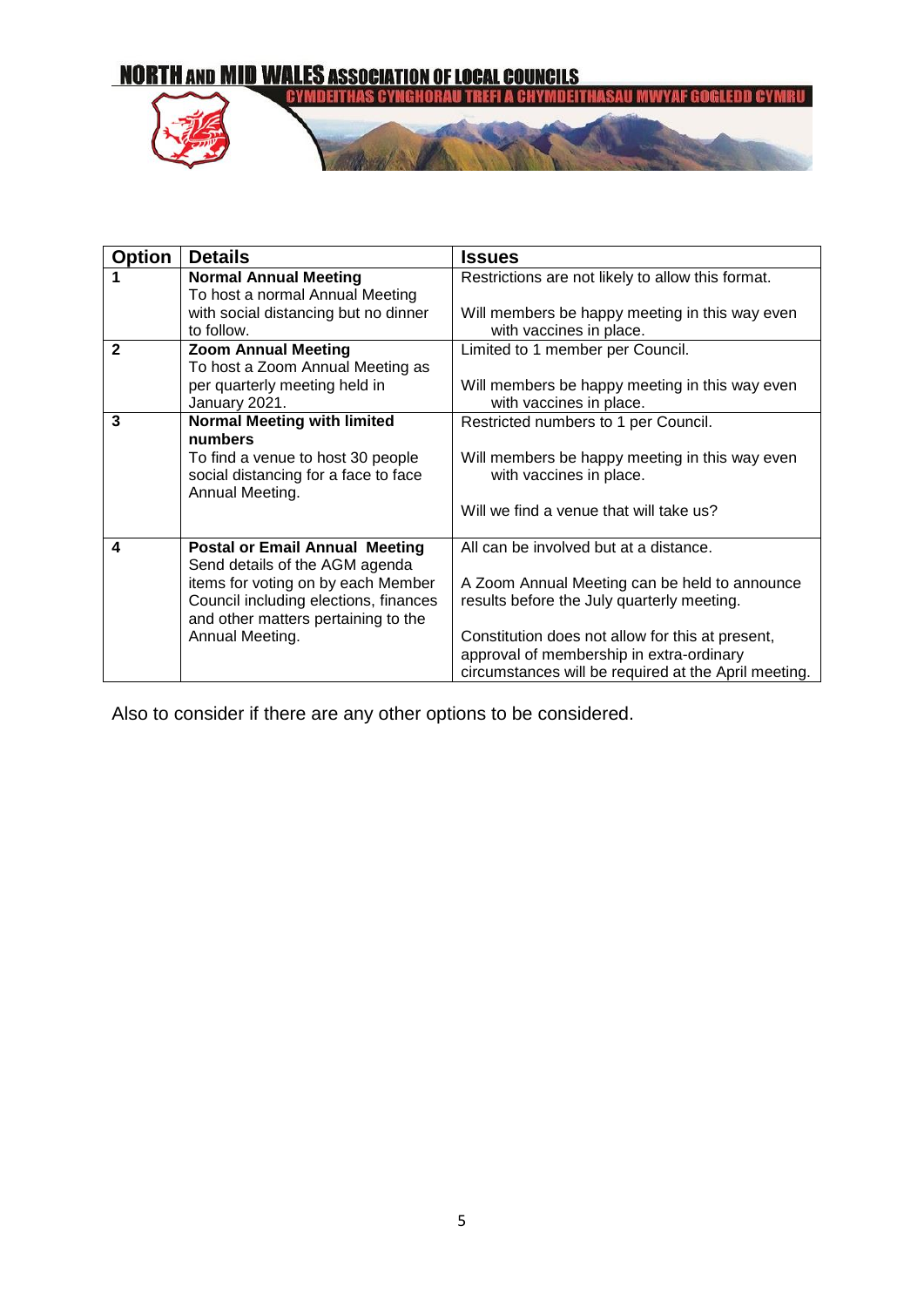

Appendix B

# **DRAFT AGENDA**

# for a meeting of the **Association** to be held on **Friday 12th March 2021 at 10.30am** by ZOOM – ID 565 686 6079 – Password 100001

# **1. ZOOM**

The meeting will be held by Zoom.

# **2. Welcome by the Chair of the Association**

To receive a welcome to the meeting by Cllr Peter Morton Chair.

# **3. Record of attendance**

To record a record of attendance.

# **4. Minutes of the last Quarterly Meeting – January 2021**

To approve the minutes of the last meeting.

# **5. Actions from and since last meeting**

To consider the actions taken since the last full Association meeting:

| <b>No</b>      | Action                                                | <b>Status</b> |
|----------------|-------------------------------------------------------|---------------|
|                | Circulate minutes and publish on web site             | Completed     |
| $\mathcal{P}$  | Letter to Health Minister on Covid 19 over 80's       | Completed     |
|                | information.                                          |               |
| 3              | Letter to Health Minister on volunteering issues with | Completed     |
|                | help on Covid 19 vaccinations.                        |               |
| $\overline{4}$ | Publish with Flooding added to action plan the 2020-  | Completed     |
|                | 2025 approved plans.                                  |               |
| 5              | Send out booklets to all members.                     | Completed     |
| 6              | Set up first Transport Committee Meeting.             | Completed     |
|                | Alter web site to include Transport Meetings.         | Completed     |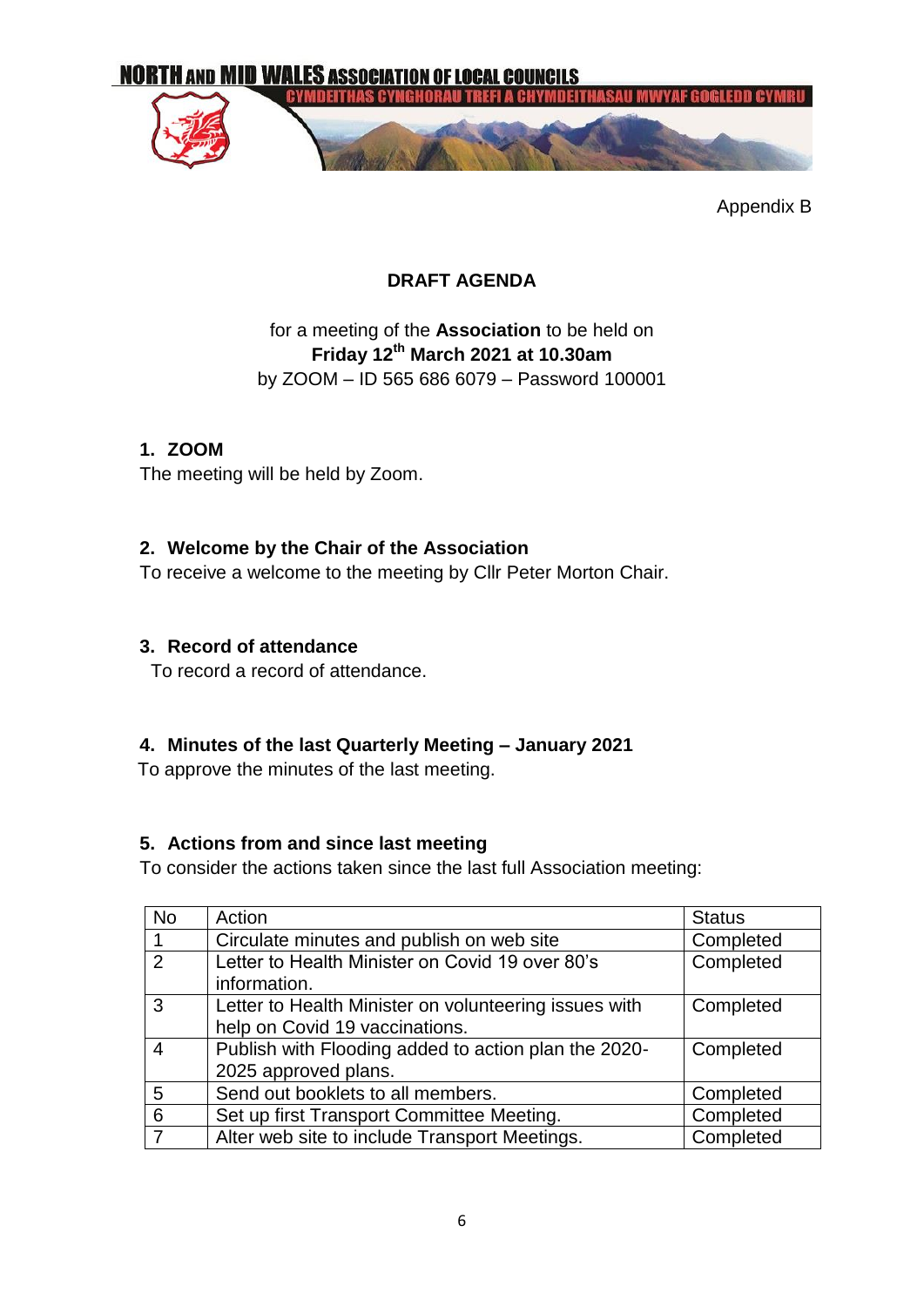### **NORTH AND MID WALES ASSOCIATION OF LOCAL COUNCILS YMDEITHAS CYNG**



| <b>No</b> | Action                                                                                                                                                                 | <b>Status</b> |
|-----------|------------------------------------------------------------------------------------------------------------------------------------------------------------------------|---------------|
| -8        | Letter to all Members seeking a representative                                                                                                                         | Completed     |
|           | on the Transport Committee recommending (if                                                                                                                            | and response  |
|           | possible) a member with some rail experience.                                                                                                                          | received.     |
| -9        | Letter to Minister at Welsh Government on                                                                                                                              | Completed     |
|           | <b>Business Rates.</b>                                                                                                                                                 |               |
| 10        | Include Council Tax review on the next meeting                                                                                                                         | Completed     |
|           | agenda.                                                                                                                                                                |               |
| 11        | Write and find out how Town and Community<br>Councils will be represented and if the<br>Association could have a member as part the<br>new Corporate Joint Committees. | Completed     |
|           |                                                                                                                                                                        |               |

### **6. Financial Report**

To consider a financial report and to note the current bank balance.

### **7. Executive Meeting**

To note the minutes of the March 2021 Executive Meeting.

### **8. Annual Meeting**

To consider a recommendation from the Executive with regards to hosing the 2021 Annual Meeting of the Association.

### **9. North Coast Transport Committee**

To consider any matters raised by this Committee.

### **10.Business Rates**

To receive an update on the Welsh Government response to the Associations letter to the Minister.

### **11.Council Tax**

To receive an update on the Welsh Government response to the Associations letter to the Minister.

### **12.Health Matters**

To consider and update on any information relating to hospital care in Mid and North Wales.

### **13.Homeless in North Wales**

To consider if there is any actions needed by the Association on this subject.